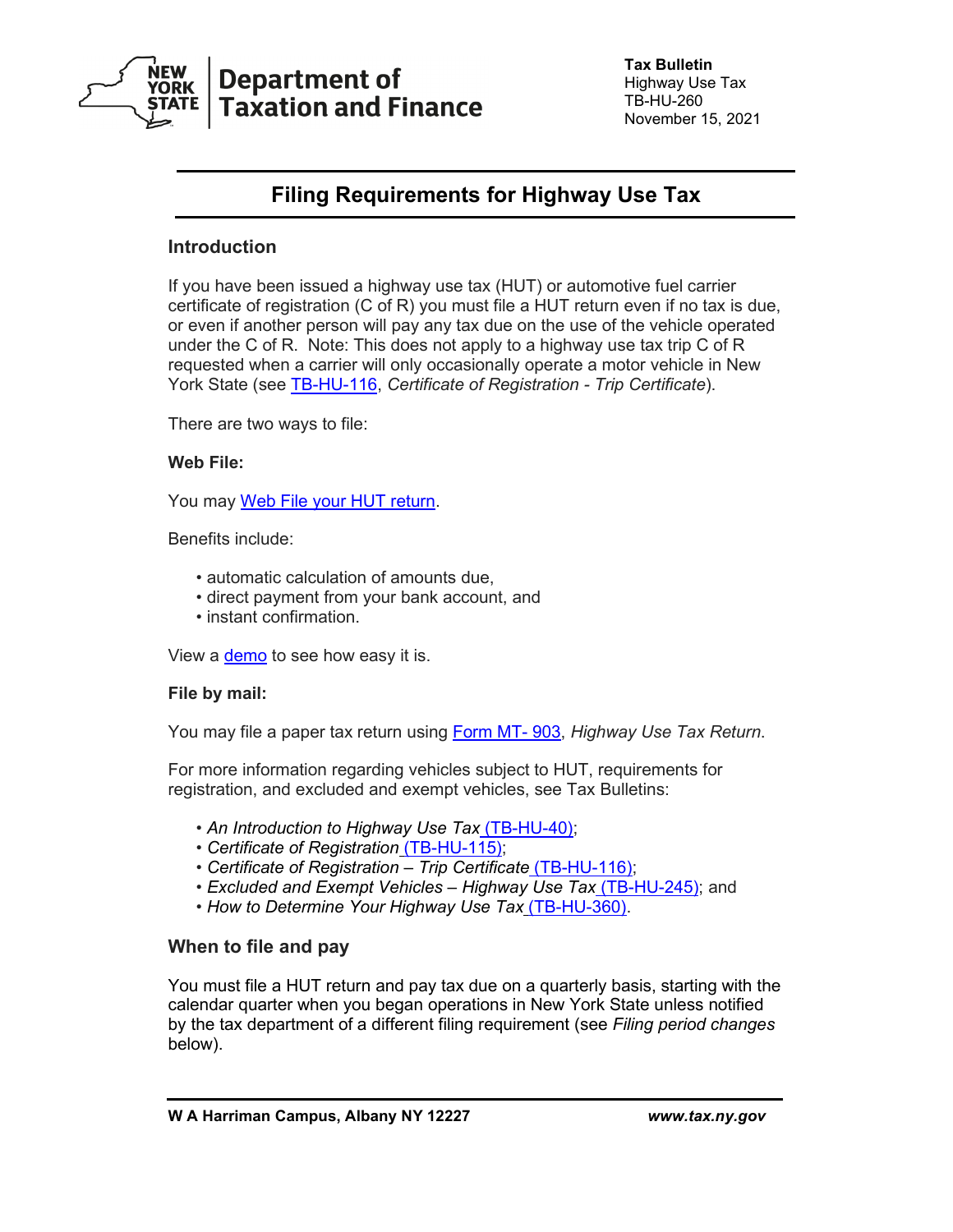The periods and due dates for **quarterly** filing are:

| <b>Reporting quarter</b> | Due date                    |
|--------------------------|-----------------------------|
| January through March    | April 30                    |
| April through June       | July 31                     |
| July through September   | October 31                  |
| October through December | January 31 (following year) |

#### **Filing period changes**

After filing quarterly for a calendar year, your filing period may change based on your total HUT liability for the preceding calendar year.

If your total HUT liability for the preceding calendar year was:

- more than \$1,200 but not more than \$12,000, you must continue to file **quarterly**,
- more than \$12,000, you will be reclassified as a **monthly** filer,
- \$1,200 or less and you were subject to HUT for the **entire** preceding calendar year, you will be reclassified as an **annual** filer.

These filing frequency thresholds are effective for taxable periods beginning on or after January 1, 2022. For information on how often a HUT return must be filed for taxable periods beginning **prior** to January 1, 2022, see [Form MT-903-I](https://www.tax.ny.gov/pdf/2016/motor/mt903i_516.pdf) (5/16), *Instructions for Form MT-903 Highway Use Tax Return*.

The Tax Department will annually review your total HUT liability for the preceding calendar year and notify you if your filing frequency requirements have changed.

Returns are due by the last day of the month following each reporting period.

#### **Leased vehicles**

Generally, HUT is imposed on you as the carrier. If you are not the owner of the motor vehicle, both you and the owner may be held liable for payment of any tax due. You must file a HUT return, whether you are the owner (lessor) or carrier (lessee), if you have been issued a C of R. This applies even if:

- no tax is due, or
- another person will pay any tax due on the use of the vehicle operated under the C of R.

If the owner of the vehicle has a C of R and leases the vehicle during the reporting period to a carrier (lessee) who operates it under the owner's certificate, the owner must report the motor vehicle and mileage on their tax return.

If the owner of the vehicle has a C of R and leases the vehicle during the reporting period to a carrier (lessee) who operates it under their certificate, the owner must indicate: